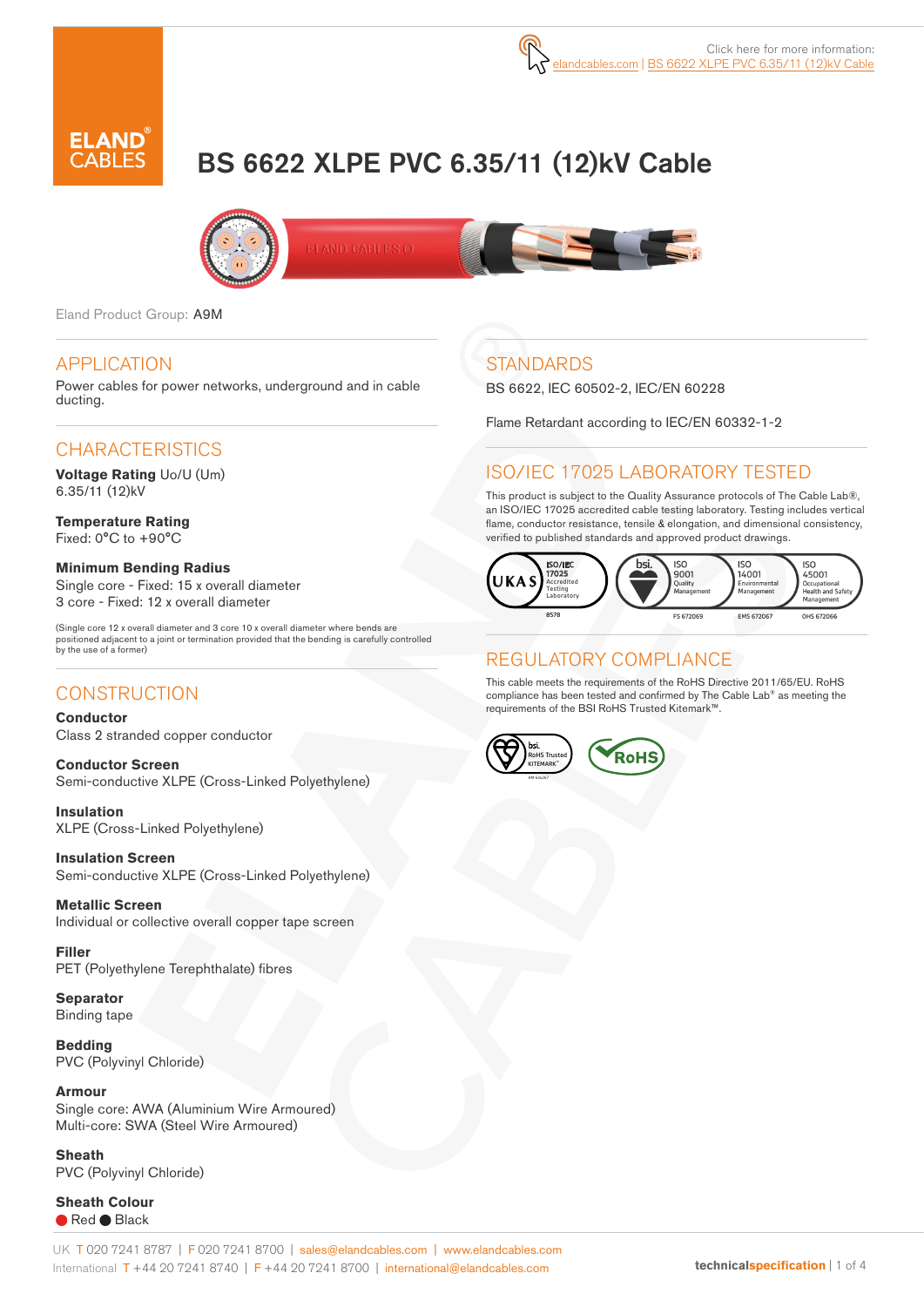# DIMENSIONS

| ELAND PART NO. | NO. OF<br>CORES | NOMINAL CROSS<br><b>SECTIONAL AREA</b> |              | <b>NOMINAL</b><br><b>WEIGHT</b> |         |       |
|----------------|-----------------|----------------------------------------|--------------|---------------------------------|---------|-------|
|                |                 | mm <sup>2</sup>                        | Under Armour | Over Armour                     | Overall | kg/km |
| A9M11KV01050*  | $\mathbf{1}$    | 50                                     | 21.7         | 24.9                            | 28.5    | 1200  |
| A9M11KV01070*  |                 | 70                                     | 23           | 26.2                            | 30      | 1500  |
| A9M11KV01095*  | $\mathbf{1}$    | 95                                     | 24.7         | 27.9                            | 31.7    | 1600  |
| A9M11KV01120*  | 1               | 120                                    | 26.7         | 29.9                            | 33.9    | 2100  |
| A9M11KV01150*  | $\mathbf{1}$    | 150                                    | 27.5         | 31.5                            | 35.7    | 2500  |
| A9M11KV01185*  | 1               | 185                                    | 29.3         | 33.3                            | 37.5    | 2900  |
| A9M11KV01240*  | $\mathbf{1}$    | 240                                    | 31.6         | 35.6                            | 40      | 3600  |
| A9M11KV01300*  | 1               | 300                                    | 34.6         | 38.6                            | 43      | 4300  |
| A9M11KV01400*  | $\mathbf{1}$    | 400                                    | 37           | 41                              | 45.8    | 5200  |
| A9M11KV01500*  | $\mathbf{1}$    | 500                                    | 40.5         | 45.5                            | 50.5    | 6500  |
| A9M11KV01630*  | $\mathbf{1}$    | 630                                    | 44.6         | 49.6                            | 54.8    | 8000  |
| A9M11KV01800*  | $\mathbf{1}$    | 800                                    | 48.8         | 53.8                            | 59.2    | 9850  |
| A9M11KV011000* | $\mathbf{1}$    | 1000                                   | 53.5         | 58.5                            | 64.3    | 12100 |
| A9M11KV03025*  | 3               | 25                                     | 39           | 44                              | 48.8    | 4300  |
| A9M11KV03035*  | 3               | 35                                     | 41.6         | 46.6                            | 51.6    | 4700  |
| A9M11KV03050*  | 3               | 50                                     | 44.4         | 49.4                            | 54.6    | 5300  |
| A9M11KV03070*  | 3               | 70                                     | 48.1         | 53.1                            | 58.5    | 6300  |
| A9M11KV03095*  | 3               | 95                                     | 52           | 57                              | 62.6    | 7300  |
| A9M11KV03120*  | 3               | 120                                    | 55.6         | 60.6                            | 66.6    | 8400  |
| A9M11KV03150*  | 3               | 150                                    | 58.6         | 63.6                            | 69.8    | 9600  |
| A9M11KV03185*  | 3               | 185                                    | 62.7         | 67.7                            | 74.1    | 11000 |
| A9M11KV03240*  | 3               | 240                                    | 68.1         | 74.4                            | 81.2    | 14000 |
| A9M11KV03300*  | 3               | 300                                    | 73.5         | 79.8                            | 87      | 16600 |

\* Designates the sheath colour. For each Eland Cables part number replace with the colour code as listed below e.g. A9M11KV01050RD = 50mm² Red

# COLOUR CODES

| COLOUR | Red       | Black |
|--------|-----------|-------|
| CODE   | <b>RD</b> | BK    |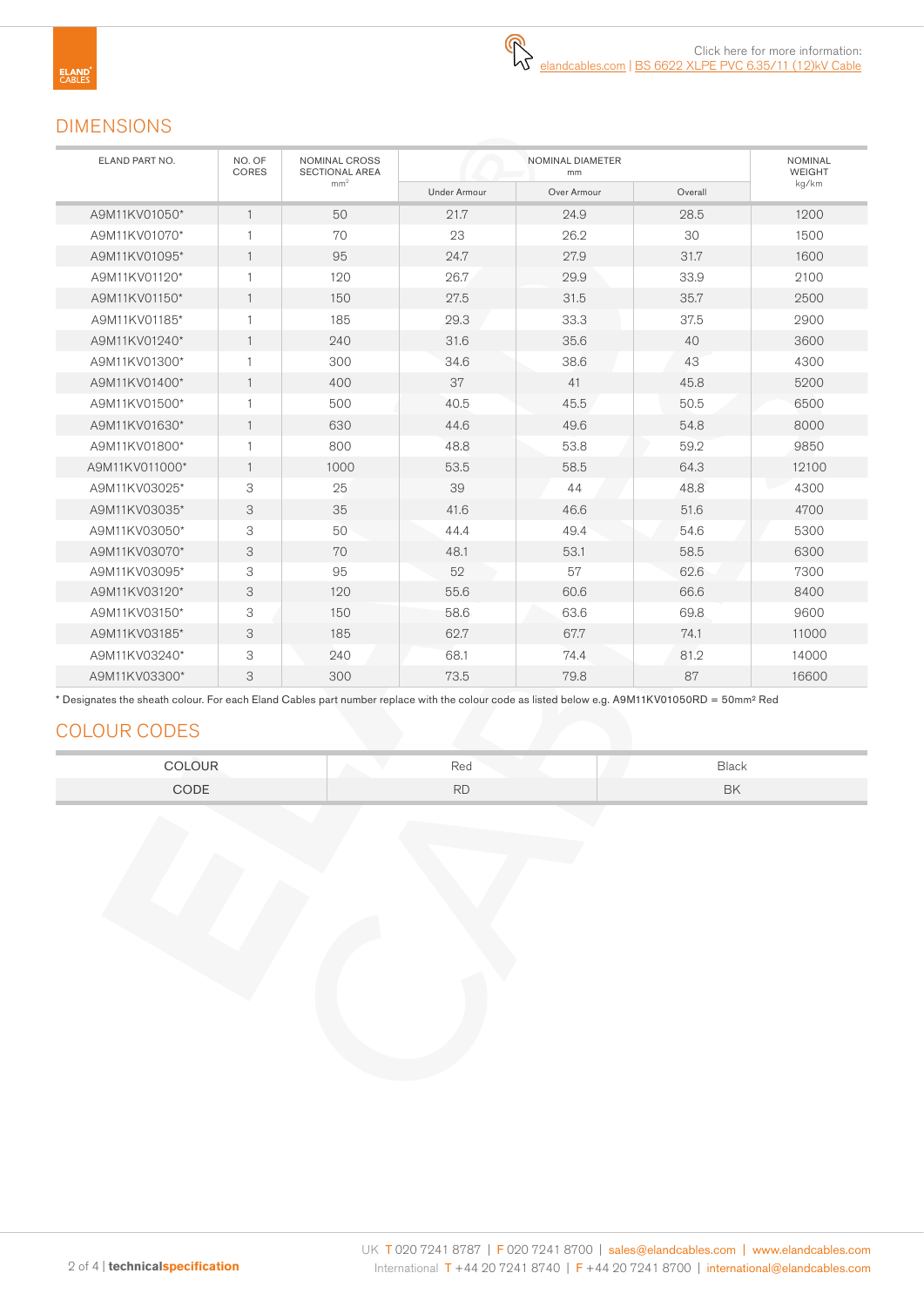

# **CONDUCTORS**

Class 2 Stranded Conductors for Single Core and Multi-Core Cables

| NOMINAL CROSS<br><b>SECTIONAL AREA</b><br>mm <sup>2</sup> |    |               | NOMINAL DIAMETER<br>mm | MAXIMUM RESISTANCE OF CONDUCTOR AT 20°C<br>ohms/km |                          |                          |                                  |
|-----------------------------------------------------------|----|---------------|------------------------|----------------------------------------------------|--------------------------|--------------------------|----------------------------------|
|                                                           |    | Circular      |                        | Circular Compacted                                 |                          | Shaped                   | <b>Annealed Copper Conductor</b> |
|                                                           | Cu | $\mathsf{Al}$ | Cu                     | AI                                                 | Cu                       | $\mathsf{A}$             | Plain Wires                      |
| 25                                                        | 7  | 7             | 6                      | 6                                                  | 6                        | 6                        | 0.727                            |
| 35                                                        | 7  | 7             | $6\,$                  | 6                                                  | 6                        | 6                        | 0.524                            |
| 50                                                        | 19 | 19            | 6                      | 6                                                  | 6                        | 6                        | 0.387                            |
| 70                                                        | 19 | 19            | 12                     | 12                                                 | 12                       | 12                       | 0.268                            |
| 95                                                        | 19 | 19            | 15                     | 15                                                 | 15                       | 15                       | 0.193                            |
| 120                                                       | 37 | 37            | 18                     | 15                                                 | 18                       | 15                       | 0.153                            |
| 150                                                       | 37 | 37            | 18                     | 15                                                 | 18                       | 15                       | 0.124                            |
| 185                                                       | 37 | 37            | 30                     | 30                                                 | 30                       | 30                       | 0.0991                           |
| 240                                                       | 37 | 37            | 34                     | 30                                                 | 34                       | 30                       | 0.0754                           |
| 300                                                       | 61 | 61            | 34                     | 30                                                 | 34                       | 30                       | 0.0601                           |
| 400                                                       | 61 | 61            | 53                     | 53                                                 | 53                       | 53                       | 0.047                            |
| 500                                                       | 61 | 61            | 53                     | 53                                                 | 53                       | 53                       | 0.0366                           |
| 630                                                       | 91 | 91            | 53                     | 53                                                 | 53                       | 53                       | 0.0283                           |
| 800                                                       | 91 | 91            | 53                     | 53                                                 | $\overline{\phantom{a}}$ | $\overline{\phantom{a}}$ | 0.0221                           |
| 1000                                                      | 91 | 91            | 53                     | 53                                                 | $\overline{\phantom{a}}$ | $\overline{\phantom{a}}$ | 0.0176                           |

# ELECTRICAL CHARACTERISTICS

Current Carrying Capacity

| NO. OF<br>CORES | NOMINAL CROSS<br><b>SECTIONAL AREA</b> | CONTINUOUS CURRENT RATING<br>Amps |      |          |      |         |      |  |  |
|-----------------|----------------------------------------|-----------------------------------|------|----------|------|---------|------|--|--|
|                 | mm <sup>2</sup>                        | In Ground                         |      | In Ducts |      | In Air  |      |  |  |
|                 |                                        | Trefoil                           | Flat | Trefoil  | Flat | Trefoil | Flat |  |  |
| 1               | 50                                     | 220                               | 230  | 220      | 220  | 250     | 300  |  |  |
|                 | 70                                     | 270                               | 280  | 260      | 270  | 310     | 370  |  |  |
| $\mathbf{1}$    | 95                                     | 320                               | 335  | 305      | 325  | 375     | 460  |  |  |
| $\mathbf{1}$    | 120                                    | 360                               | 380  | 340      | 370  | 430     | 530  |  |  |
| $\mathbf{1}$    | 150                                    | 410                               | 430  | 375      | 410  | 490     | 600  |  |  |
| 1               | 185                                    | 455                               | 485  | 410      | 460  | 550     | 690  |  |  |
| $\mathbf{1}$    | 240                                    | 520                               | 560  | 470      | 540  | 650     | 820  |  |  |
|                 | 300                                    | 580                               | 640  | 500      | 610  | 740     | 940  |  |  |
|                 | 400                                    | 650                               | 730  | 530      | 690  | 840     | 1100 |  |  |
|                 | 500                                    | 710                               | 830  | 570      | 780  | 930     | 1280 |  |  |
|                 | 630                                    | 760                               | 940  | 620      | 890  | 1040    | 1480 |  |  |
|                 | 800                                    | 810                               | 1060 | 660      | 990  | 1140    | 1690 |  |  |
|                 | 1000                                   | 860                               | 1170 | 690      | 1090 | 1230    | 1900 |  |  |
| 3               | 25                                     | 140                               | 140  | 125      | 125  | 145     | 145  |  |  |
| 3               | 35                                     | 170                               | 170  | 150      | 150  | 175     | 175  |  |  |
| 3               | 50                                     | 210                               | 210  | 180      | 180  | 220     | 220  |  |  |
| 3               | 70                                     | 250                               | 250  | 215      | 215  | 270     | 270  |  |  |
| 3               | 95                                     | 300                               | 300  | 255      | 255  | 330     | 330  |  |  |
| 3               | 120                                    | 340                               | 340  | 290      | 290  | 380     | 380  |  |  |
| 3               | 150                                    | 380                               | 380  | 330      | 330  | 430     | 430  |  |  |
| 3               | 185                                    | 430                               | 430  | 370      | 370  | 490     | 490  |  |  |
| 3               | 240                                    | 500                               | 500  | 430      | 430  | 570     | 570  |  |  |
| 3               | 300                                    | 540                               | 540  | 470      | 470  | 650     | 650  |  |  |